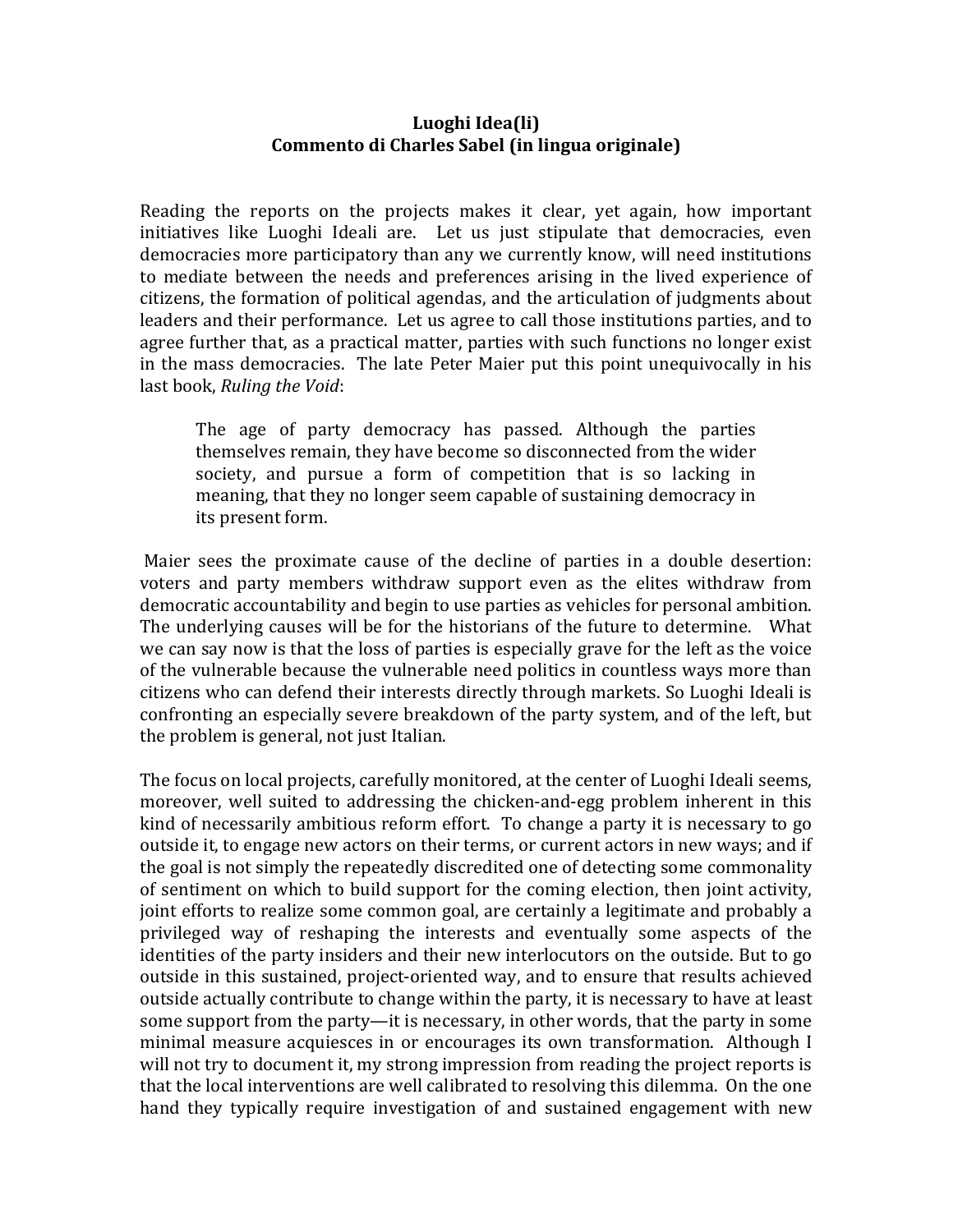milieu and actors—ranging from administrative authorities to immigrants, shop owners or families—while, on the other, maintaining contact and sometimes gaining the active support or at least approval of those local or regional party organizations not currently immobilized by factional fighting.

But if projects of this kind are appealing and feasible in principle, how are they proving in practice? More exactly, given that the projects are at a very early stage and, even more important, that the goal of any review of this kind is to diagnose difficulties and suggest possibly remedies, what are the projects learning about the problems they are addressing? How could they learn more?

The answer so far, it seems to me, is that we—meaning external commentators like myself—simply don't know enough to respond to questions of that kind. The reports convey an utterly convincing sense of how hard it is to this kind of work in the absence of some upwelling of spontaneous support and in the presence of internal party squabbles and a general disaffection with politics. In recounting the struggles for modest financing, for official information, for cooperation with various actors the reports compel deep admiration for the dedication and ingenuity of participants of Luoghi Ideali.

But what the reports, at least as I read them (and, where available, the supporting material) do not do is describe, let alone attempt to explain, successes, failures, orperhaps most important of all—puzzling or arresting findings that could be pointers for the re-orientation or development of current efforts. I will say now, and repeat in a moment, that in asking for more information—in most cases, very little more—I am adding to the already heavy burdens of participation. I do so only because it seems that in many cases, but with important exceptions, the projects are not making the best use of their own discoveries and achievements. Here, in no particular order and with no pretension to completeness, are some examples:

 $Sibari-Pollino:$  The aim here is to encourage the compatible and sustainable development of an area containing "emergent" archeological findings, other cultural riches, nature preserves and rich agriculture. We learn about the process by which the project proceeded, but not much about the actual alternatives under discussion, locally or more generally in Italy. At the very end of the report there is a surprising disclosure:

Per altro verso un indubbio punto di forza è aver verificato, proprio con lo strumento delle audizioni, in particolare quelle di Civita, che in quel piccolo comune Arbereshe l"alleanza che il progetto persegue, quella tra agricoltura, cultura e borghi, s"è concretizzata ed è riuscita a garantire "la piena occupazione" ai propri abitanti. E dunque la prova provata che se attorno ad un didea di base condivisa e che abbia in loco i presupposti "naturali" istituzioni, società civile ed impresa si alleano i risultati arrivano.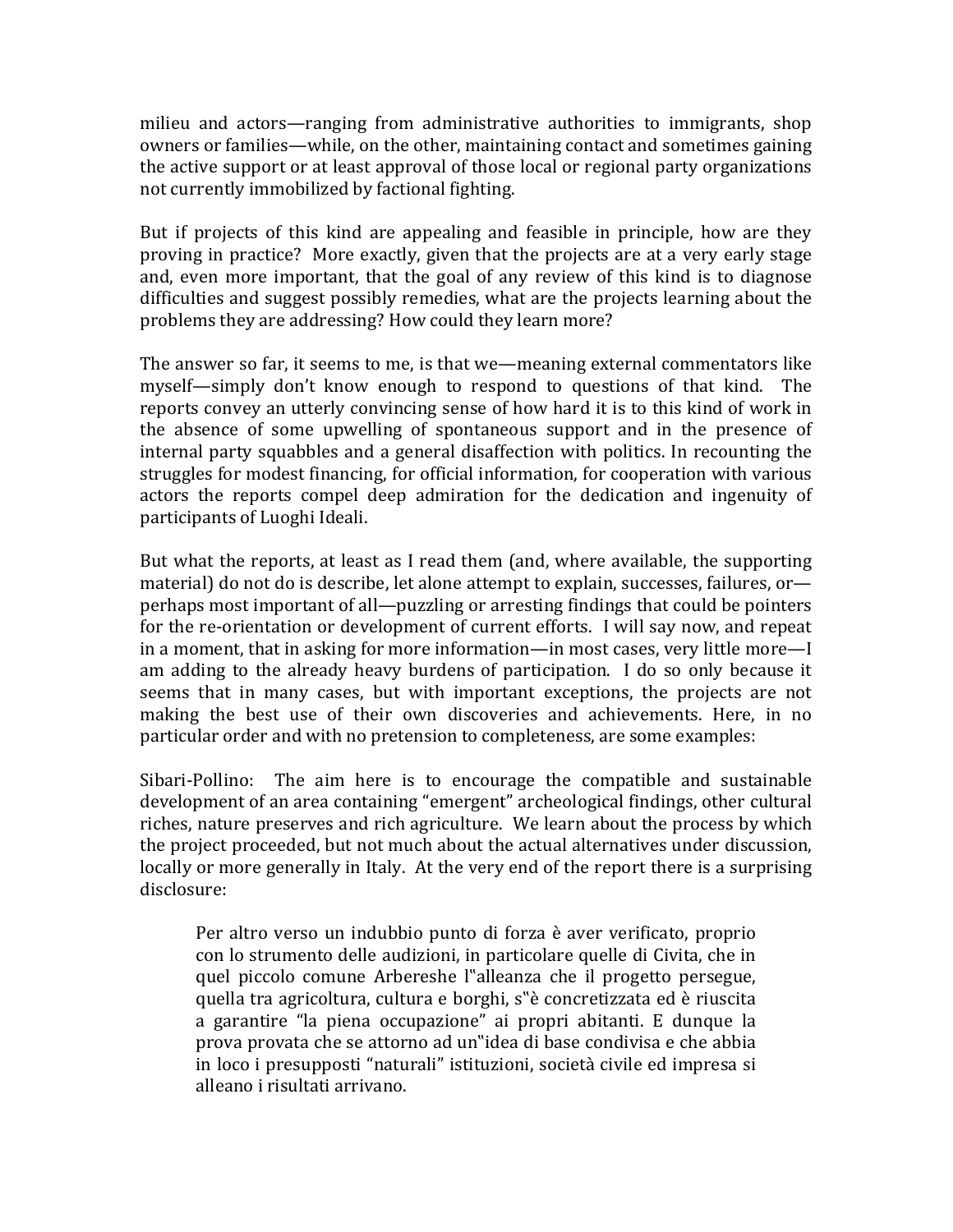So we wonder just how this alliance is structured, what "natural" configuration of institutions, firms and civil society permits and facilitates it, and, most of all, how politics might contribute to shaping such conditions or otherwise encouraging such and alliance.

Rome (Municipio XII): The goal of the project is to improve differentiated recycling, guided by responses to an on-line questionnaire. The respondents to the questionnaire are predominantly "adulti, laureati, impiegati, donne, sposati configli." An outsider wonders: Is this who lives in the quarter? If so, will a project that works here work elsewhere? If not, is this project right for this quarter? And do on. The point is not that the project can be judged in the slightest on the basis of these results, but rather that it is hard to know what kind of project it is without saying something about them.

Cagliari -Villanova: The project focuses on establishing or re-enforcing social cohesion within the quarter, especially the ties between "old" and "new" inhabitants. The project was subject to the usual delays; in a sense it is just beginning. Nonetheless, a process of "mappatura" starting in April brought to light an arresting fact:

"Va sottolineato che quanto emerge dal lavoro sulla percezione, consente una lettura del tutto parziale e non rappresentativa dell'economia sommersa (relativamente agli irregolari e al lavoro in nero), poiché il nostro campione è troppo irrilevante a livello statistico per poter dare un quadro solido e definitivo. Nondimeno, ciò che emerge ed è importante, è la presenza di un disallineamento tra il quadro dell'economia formale e quella reale a Villanova."

What's the relation, if any, between this disallineamento and the relation of inhabitants, old and new? Is this a source of conflict, or perhaps solidarity? If this seems like a central problem, what else can be said about it? If not, why not, and what does seem more pertinent? Again, it was manifestly difficult to get this far—I raise the additional questions because even these first results may hold clues to or frame a useful debate about crucial next steps.

Milano-Via Padova: This project too focuses on improving the quality of life and the social cohesion of a fragile quarter. An important point of contact between the project and the quarter are the storeowners and their association. A number of stores have agreed to have their saracinesche painted. This benefits them and the quarter; it is a sign of cooperation. We wonder—what are the merchants' other concerns? How else could the project, perhaps augmented by other participants, help them and the quarter?

Cesena: The focus of the project is improvement in the (already rich) local offering of welfare services, especially to the elderly and infants. The report is frank about difficulties, especially the underestimation of difficulties and the overestimation of